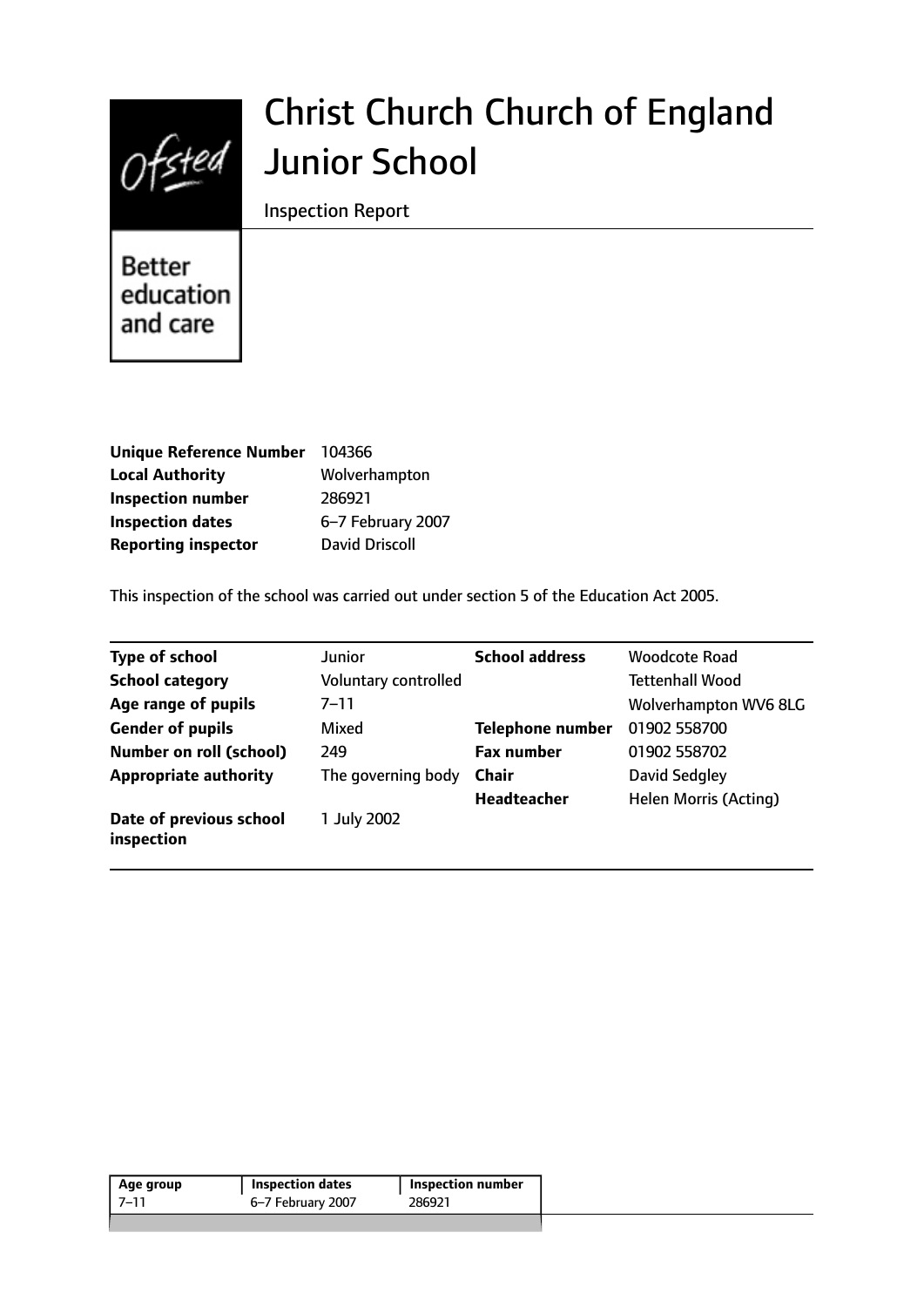© Crown copyright 2007

Website: www.ofsted.gov.uk

This document may be reproduced in whole or in part for non-commercial educational purposes, provided that the information quoted is reproduced without adaptation and the source and date of publication are stated.

Further copies of this report are obtainable from the school. Under the Education Act 2005, the school must provide a copy of this report free of charge to certain categories of people. A charge not exceeding the full cost of reproduction may be made for any other copies supplied.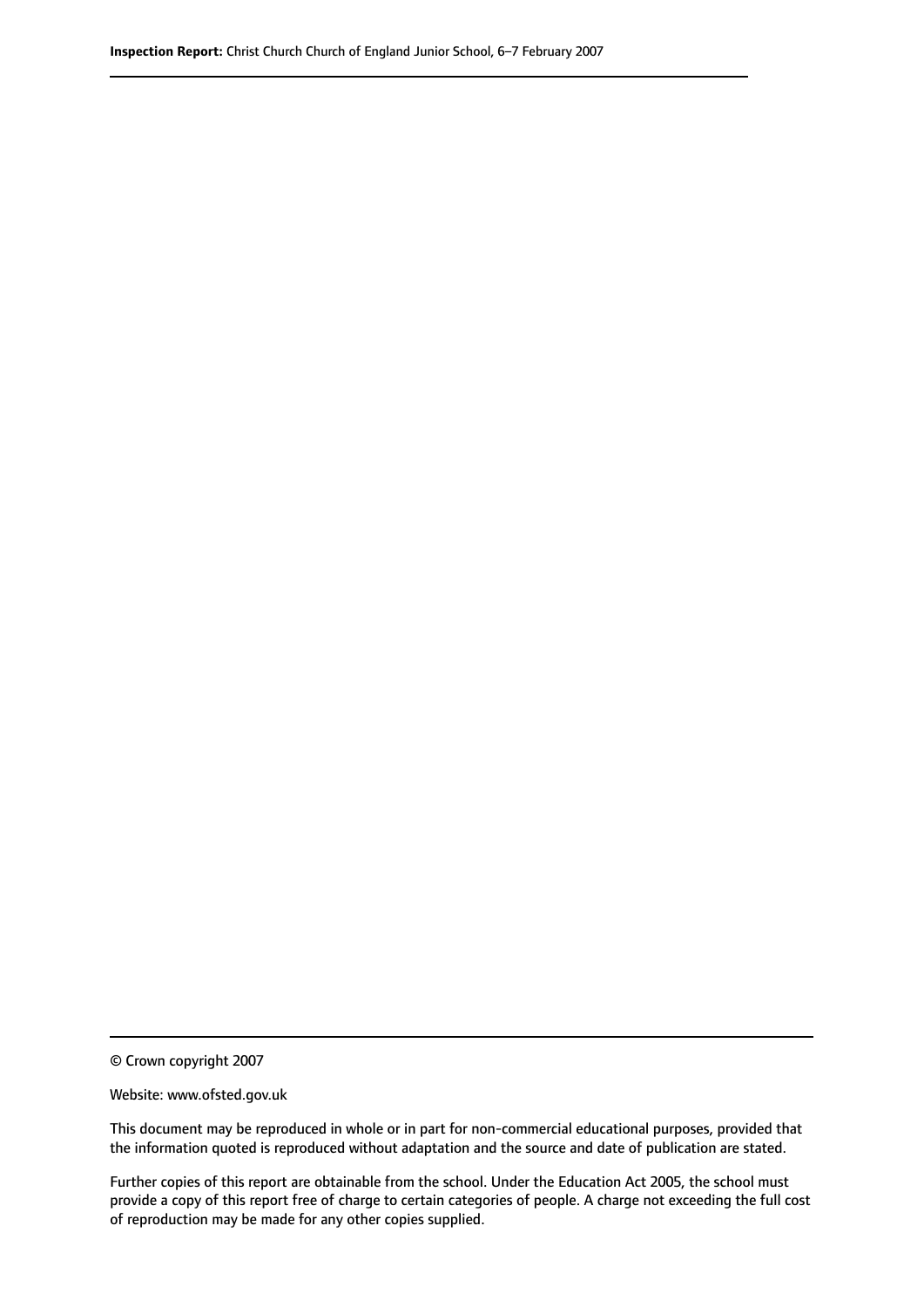# **Introduction**

The inspection was carried out by two Additional Inspectors.

## **Description of the school**

Christ Church is a medium-sized school serving an area on the outskirts of Wolverhampton. The large majority of pupils are from White British backgrounds. The proportion of pupils from minority ethnic groups is above average, although all are fluent in English. There are a few pupils with learning difficulties or disabilities. The school has been under the leadership of an acting headteacher since August 2006. A new headteacher has now been appointed.

### **Key for inspection grades**

| Outstanding  |
|--------------|
| Good         |
| Satisfactory |
| Inadequate   |
|              |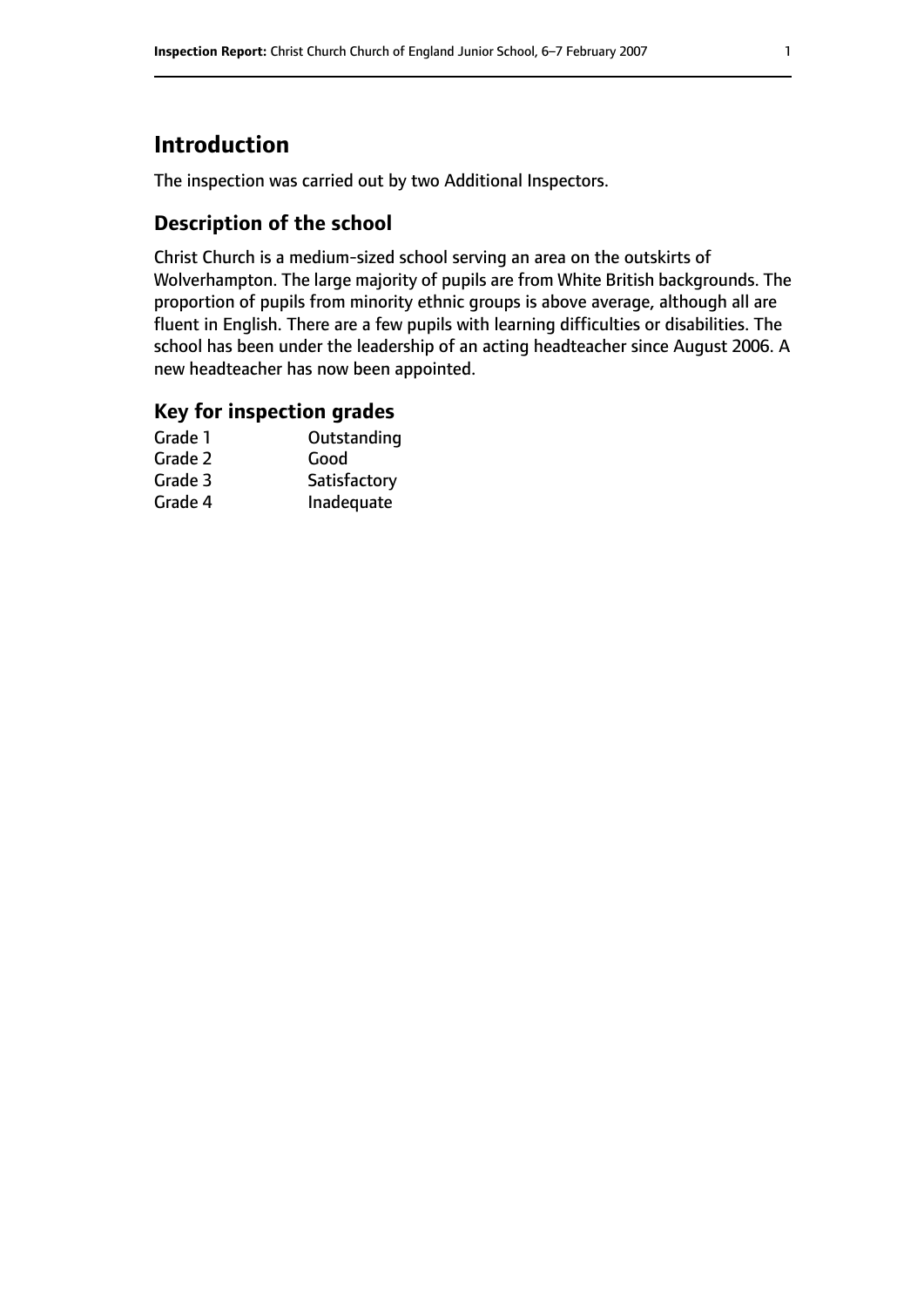# **Overall effectiveness of the school**

#### **Grade: 3**

Christ Church provides a satisfactory education for its pupils. Pupils join and leave the school with standards that are above average, having achieved satisfactorily. Teaching is satisfactory. Pupils do well in English, where the work is demanding. Progress in mathematics is satisfactory, but boys in particular spend too much time practising skills they have already learnt, rather than moving on to something new. The satisfactory curriculum provides a good range of extra clubs and visits, but pupils do not carry out enough investigations in science, so more able pupils do not always reach the standards of which they are capable.

The school's biggest strength lies with pupils' good personal development. Teachers stress the importance of 'old fashioned' values, so pupils behave well, are polite and have good manners. Pupils lead healthy lifestyles and play a good part in the school community. Attendance is above average. Pupils enjoy coming to school because they get on well with one another.

Leadership and management are satisfactory. Managers are clear about the school's strengths and weaknesses, and what needs to be done in order to improve performance, because data is analysed well. Consequently, the school is making steady progress. Nevertheless, expectations of pupils' achievement are not always as high as they could be. Targets for the school's performance are conservative and do not raise the aspirations of staff. Systems for checking on the quality of teaching and the curriculum provide an accurate picture, but those for checking aspects of day-to-day management are not rigorous enough. There are gaps in policies and procedures for safeguarding children that limit the quality of care, guidance and support, for example, to no better than satisfactory.

#### **What the school should do to improve further**

- Improve boys' achievement in mathematics by ensuring they are moved on to new topics more quickly.
- Improve the progress made by more-able pupils in science by devoting more time to experiments and investigations.
- Implement systems for checking that policies and procedures are in place and are being carried out.

## **Achievement and standards**

#### **Grade: 3**

Pupils from all backgrounds achieve satisfactorily and make adequate progress in the skills needed for later life. They join and leave the school with standards that are above average. Standards are exceptionally high in English, where pupils make good progress. In mathematics and science, standards are a bit lower, but still above average. In mathematics, boys do not do as well as girls, while more-able pupils do not do as well as they should in science.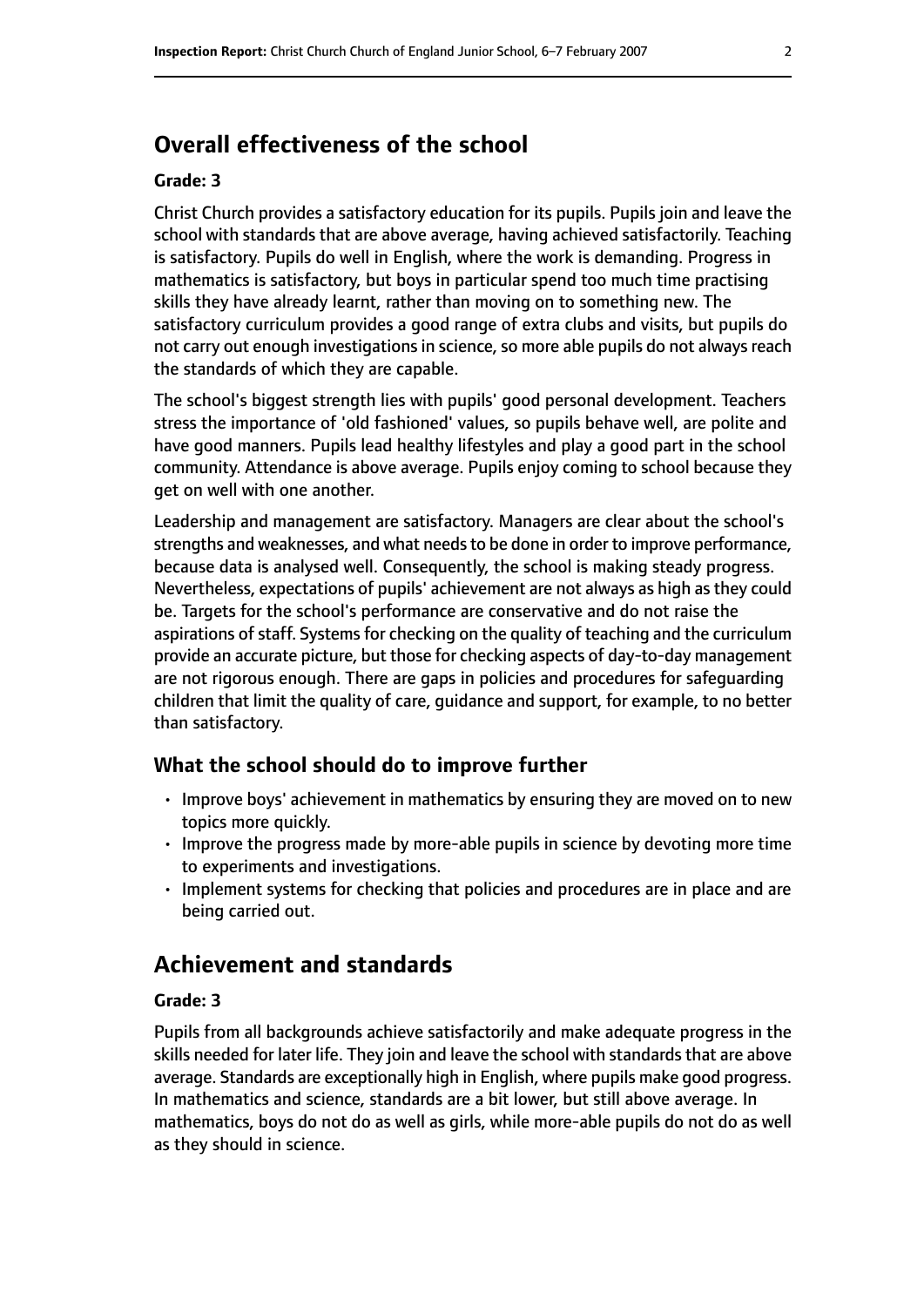# **Personal development and well-being**

#### **Grade: 2**

Pupils are attentive in class and show concern for others by being well mannered and thoughtful throughout the school day. Their behaviour is good and they play very happily together during school breaks, demonstrating a satisfactory awareness of how to keep themselves safe. Pupils' spiritual, moral, social and cultural development is good. They express their ideas and beliefs confidently and clearly, and have a strong sense of right and wrong. They have a good understanding of their roles and responsibilities in a community, playing a major part in decision making on the school council, for example. Nevertheless, they are rather passive in lessons and do not take as much responsibility for their own learning as they should. They expect to play their part in supporting those less fortunate than themselves through fundraising and collective worship. Pupils enjoy school and show their eagerness to be there in their good attendance. Pupils are well aware of the importance of a healthy lifestyle, so lots of fruit and healthy snacks are in evidence at break.

# **Quality of provision**

#### **Teaching and learning**

#### **Grade: 3**

Classes are managed well across the school, so that incidents of misbehaviour are rare. The consistent reinforcement of school rules in lessons results in pupils developing good moral standards and learning how to get on well with one another. Teachers have high expectations of what pupils can achieve in English and plan lessons that stretch even the most able pupils. In contrast, boys are not moved on quickly enough in mathematics. They often spend too long practising a skill they have already grasped, when they could more profitably be learning something new. Boys get bored in such circumstances and work very slowly through the practice tasks. Girls, on the other hand, will continue to work hard on the extra examples, finish them quickly, and move on to the next topic. Teachers' good questioning ensures that they know when pupils have grasped a new skill, but planning does not include extra tasks for pupils who learn faster than is anticipated.

#### **Curriculum and other activities**

#### **Grade: 3**

The school provides a wide range of subjects, including a foreign language, and interesting activities such as clubs, sport and residential activities. The provision for music is especially good, with a remarkably large number of opportunities for pupils to learn to play different instruments. Pupils are enthusiastic about their trips to the theatre, for example, when they went to the New Vic theatre at Stoke, and about their residential visits. These experiences help pupils to make good progress in their personal development. In science, there are too few opportunities for first-hand practical work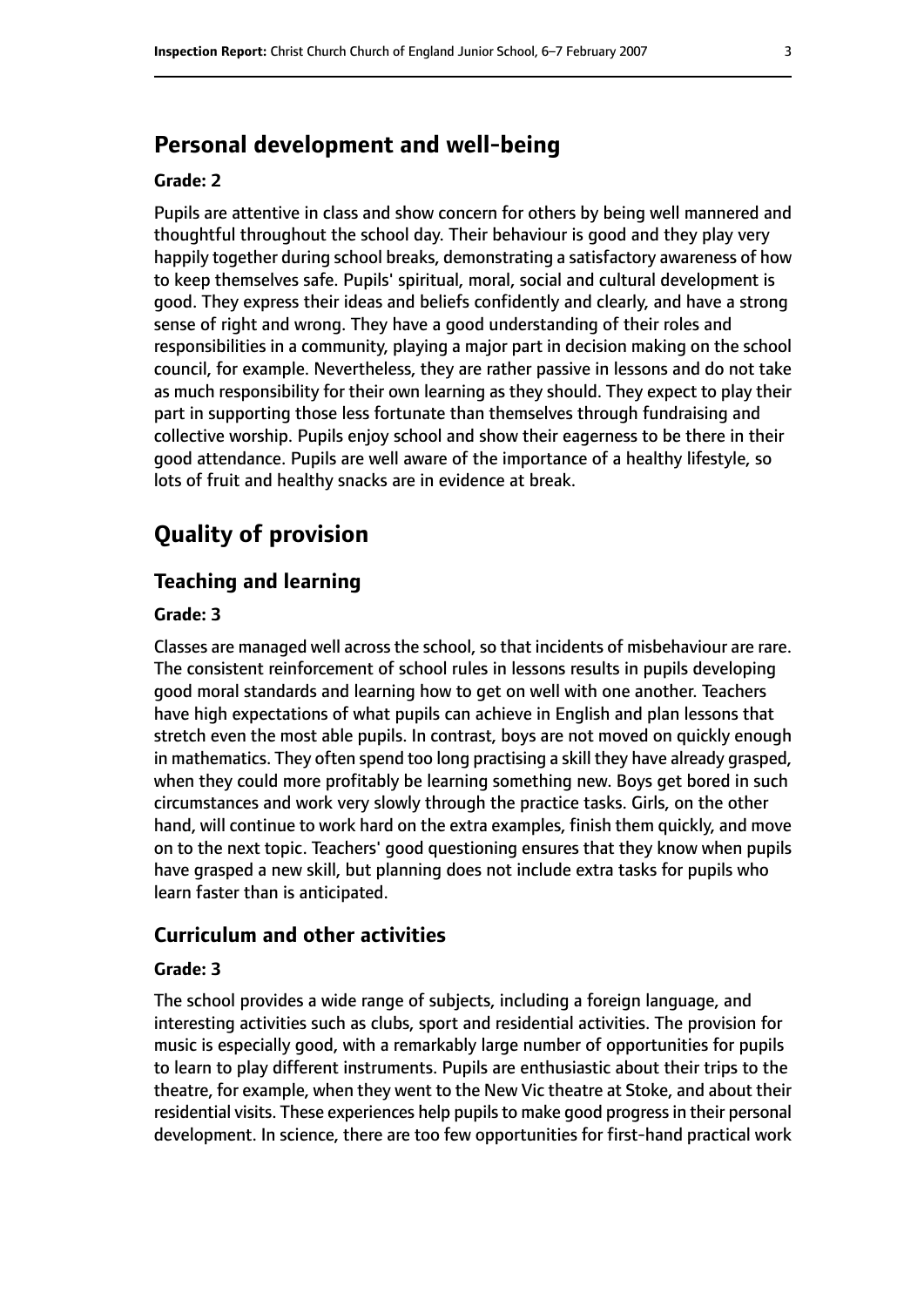to help pupils to experiment with ideas and materials to discover how things work for themselves. This reduces the rate of learning and achievement over time for all pupils.

#### **Care, guidance and support**

#### **Grade: 3**

Pupils say they feel safe in school and that there are friends and adults they could talk to if they felt worried or upset. Child protection and arrangements for vulnerable pupils are adequate, but policies concerning pupils' care need to be updated as not all records are accurate or complete. The school's new tracking procedures provide a clear and accurate picture of the progress made by pupils. However, the information is not yet being used to plan suitably challenging activities for all groups of pupils, or to help teachers mark more precisely to show pupils how to improve their work. This leads to pupils not being entirely sure as to what they are aiming for or how they are to get there.

## **Leadership and management**

#### **Grade: 3**

The school's performance has slowly but surely been improving over recent years, because managers have the necessary skills to keep it on an even keel. However, improvements are not happening particularly rapidly. This is because the leadership does not set consistently high expectations of the academic standards that pupils can achieve. Targets are generally met, but they are not always demanding enough and those for 2007 are too low given the pupils' above-average standards on joining the school. This in turn filters through to teachers' expectations of their pupils, which are satisfactory but not challenging, especially in mathematics. Nevertheless, managers have analysed strengths and weaknesses in performance well, so have an accurate picture of what is most in need of improvement. Work on improving standards in English has been particularly successful, and similar approaches are now planned in mathematics and science.

Governors take their responsibilities seriously. Some parents have been concerned about the time taken to appoint a new headteacher, partly because they have not been kept well enough informed about what has been going on. However, governors have quite rightly insisted on waiting for the most suitable person for the job and have made an excellent compromise in the interim appointment of an acting consultant headteacher. Nevertheless, there are weaknesses in the day-to-day management of the school which have not been picked up. Some important policies are not in place and administrative tasks not kept up to date, so the school's managers cannot be sure that what should be happening is actually carried out.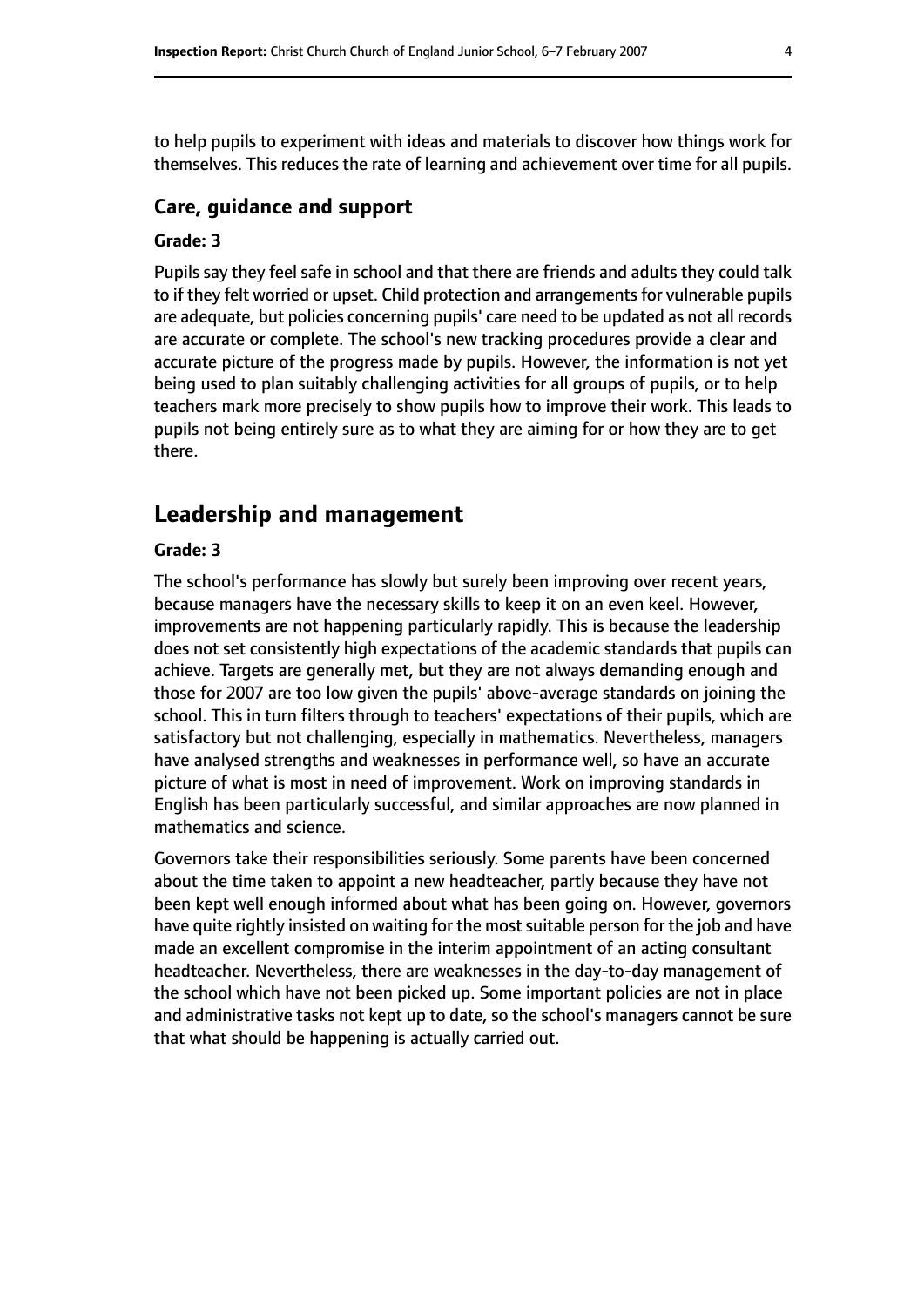**Any complaints about the inspection or the report should be made following the procedures set out inthe guidance 'Complaints about school inspection', whichis available from Ofsted's website: www.ofsted.gov.uk.**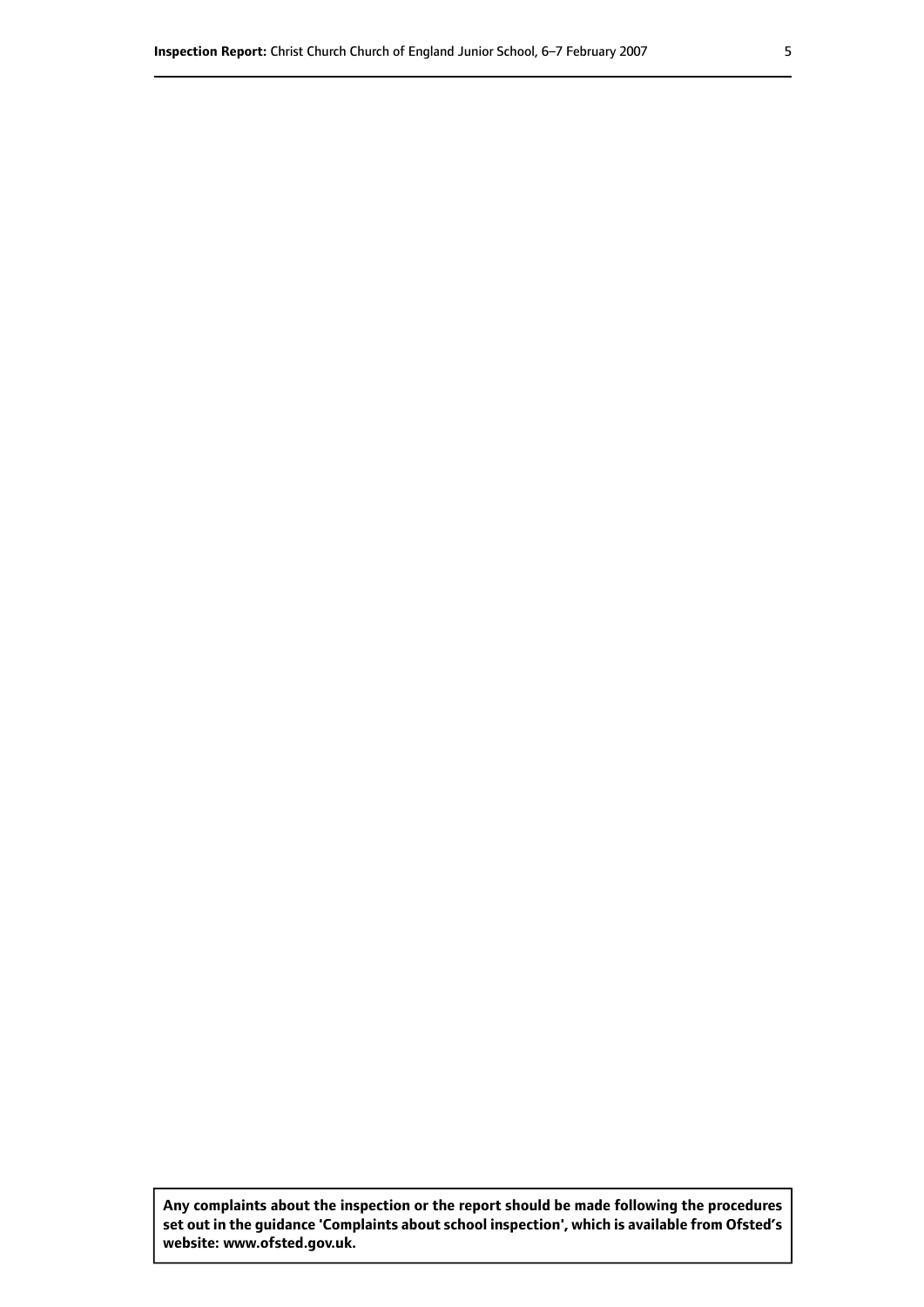# **Inspection judgements**

| Key to judgements: grade 1 is outstanding, grade 2 good, grade 3 satisfactory, and grade 4 | School         |
|--------------------------------------------------------------------------------------------|----------------|
| inadeauate                                                                                 | <b>Overall</b> |

# **Overall effectiveness**

| How effective, efficient and inclusive is the provision of education, integrated<br>care and any extended services in meeting the needs of learners? |     |
|------------------------------------------------------------------------------------------------------------------------------------------------------|-----|
| How well does the school work in partnership with others to promote learners'<br>well-being?                                                         |     |
| The effectiveness of the school's self-evaluation                                                                                                    |     |
| The capacity to make any necessary improvements                                                                                                      |     |
| Effective steps have been taken to promote improvement since the last<br>inspection                                                                  | Yes |

## **Achievement and standards**

| How well do learners achieve?                                                                               |  |
|-------------------------------------------------------------------------------------------------------------|--|
| The standards <sup>1</sup> reached by learners                                                              |  |
| How well learners make progress, taking account of any significant variations between<br>groups of learners |  |
| How well learners with learning difficulties and disabilities make progress                                 |  |

## **Personal development and well-being**

| How good is the overall personal development and well-being of the<br>learners?                                  |   |
|------------------------------------------------------------------------------------------------------------------|---|
| The extent of learners' spiritual, moral, social and cultural development                                        |   |
| The behaviour of learners                                                                                        |   |
| The attendance of learners                                                                                       |   |
| How well learners enjoy their education                                                                          |   |
| The extent to which learners adopt safe practices                                                                |   |
| The extent to which learners adopt healthy lifestyles                                                            |   |
| The extent to which learners make a positive contribution to the community                                       |   |
| How well learners develop workplace and other skills that will contribute to<br>their future economic well-being | 3 |

# **The quality of provision**

| How effective are teaching and learning in meeting the full range of the<br>learners' needs?            |  |
|---------------------------------------------------------------------------------------------------------|--|
| How well do the curriculum and other activities meet the range of needs  <br>and interests of learners? |  |
| How well are learners cared for, quided and supported?                                                  |  |

 $^1$  Grade 1 - Exceptionally and consistently high; Grade 2 - Generally above average with none significantly below average; Grade 3 - Broadly average to below average; Grade 4 - Exceptionally low.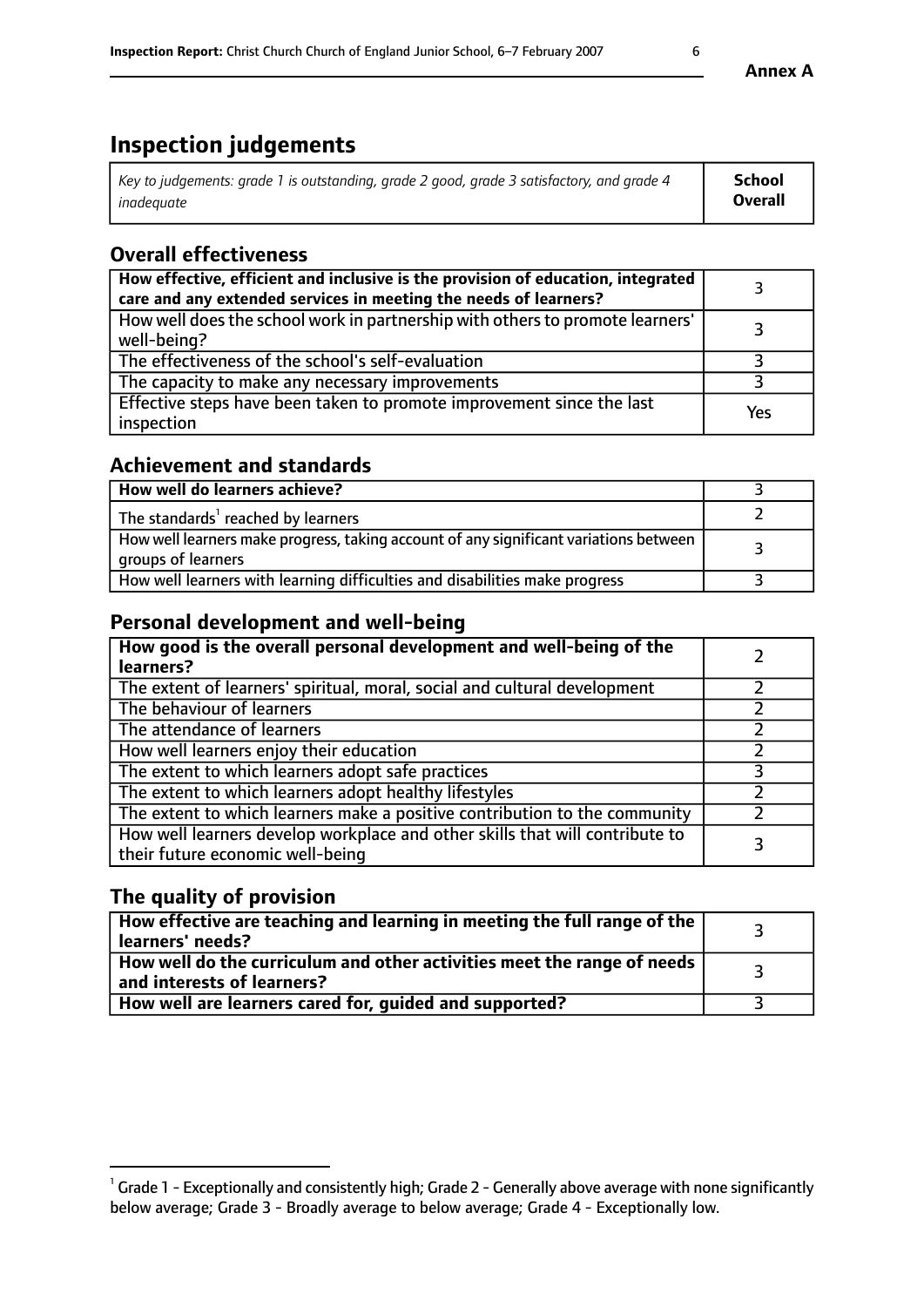# **Leadership and management**

| How effective are leadership and management in raising achievement<br>and supporting all learners?                                              | 3         |
|-------------------------------------------------------------------------------------------------------------------------------------------------|-----------|
| How effectively leaders and managers at all levels set clear direction leading<br>to improvement and promote high quality of care and education |           |
| How effectively performance is monitored, evaluated and improved to meet<br>challenging targets                                                 | 3         |
| How well equality of opportunity is promoted and discrimination tackled so<br>that all learners achieve as well as they can                     |           |
| How effectively and efficiently resources, including staff, are deployed to<br>achieve value for money                                          | 3         |
| The extent to which governors and other supervisory boards discharge their<br>responsibilities                                                  | 3         |
| Do procedures for safequarding learners meet current government<br>requirements?                                                                | Yes       |
| Does this school require special measures?                                                                                                      | No        |
| Does this school require a notice to improve?                                                                                                   | <b>No</b> |